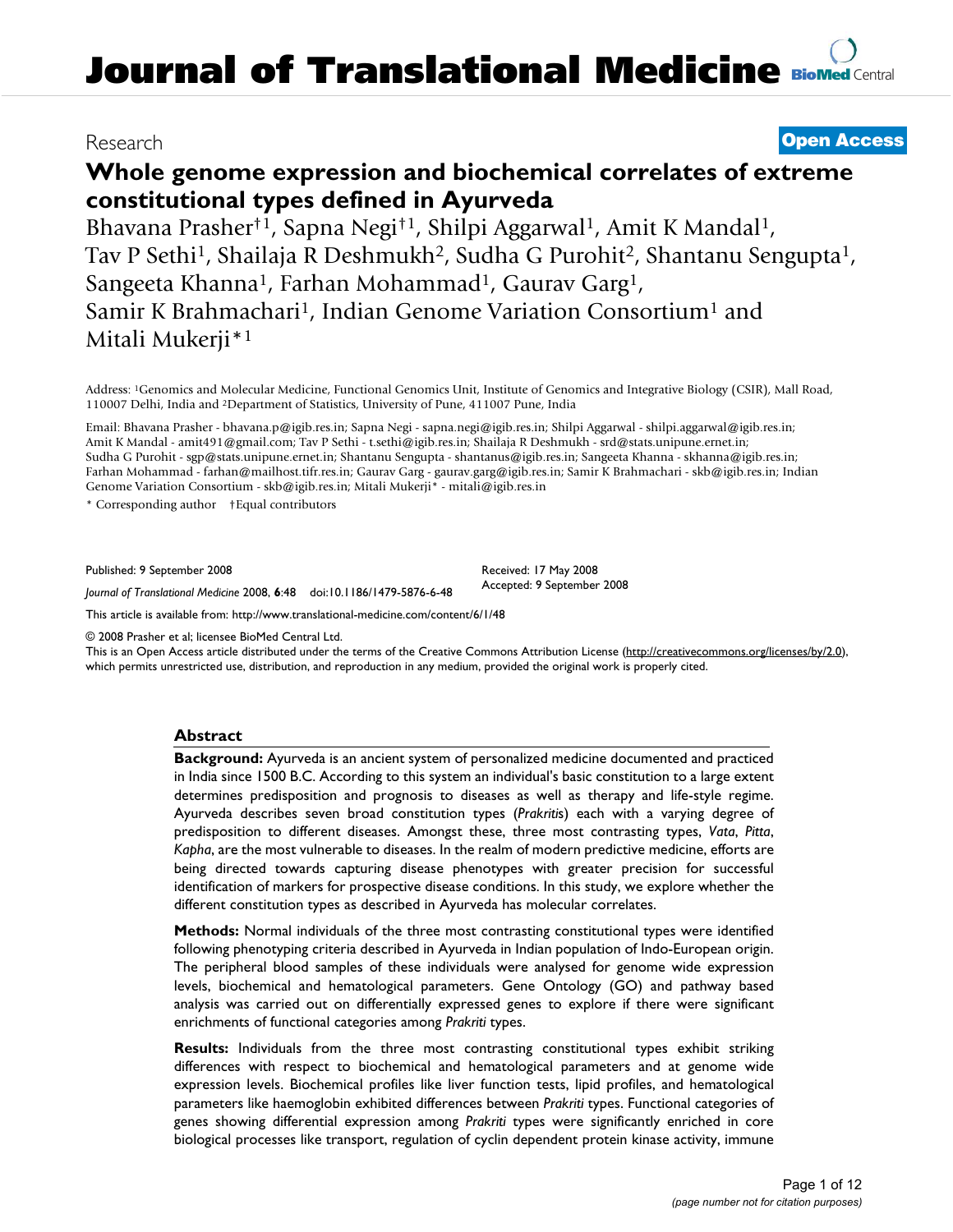response and regulation of blood coagulation. A significant enrichment of housekeeping, disease related and hub genes were observed in these extreme constitution types.

**Conclusion:** Ayurveda based method of phenotypic classification of extreme constitutional types allows us to uncover genes that may contribute to system level differences in normal individuals which could lead to differential disease predisposition. This is a first attempt towards unraveling the clinical phenotyping principle of a traditional system of medicine in terms of modern biology. An integration of Ayurveda with genomics holds potential and promise for future predictive medicine.

#### **Background**

Genome wide expression as well as genetic marker studies reveal that most genetic variation is due to inter-individual differences at genetic loci within populations [1-4]. The enormous heterogeneity in expression and sequence variation of genes coupled with genetic network interactions and environmental factors contributes to phenotypic diversity in health and disease. In the Ayurveda system of medicine, predisposition to a disease as well as selection of a preventive and curative regime is primarily based on phenotypic assessment of a person which includes one's body constitution termed "*Prakriti*". *Prakriti* is a consequence of the relative proportion of three entities (*Tri-Doshas*), *Vata* (V), *Pitta* (P) and *Kapha* (K), which are not only genetically determined (*Shukra Shonita*), but also influenced by environment (*Mahabhuta Vikara*), maternal diet and lifestyle (*Matur Ahara Vihara*), and age of the transmitting parents (*Kala-Garbhashaya*) (see Additional File 1). In an individual, the Tri-*Dosha*s work in conjunction and maintain homeostasis throughout the lifetime starting from fertilization. Distinct properties and functions have been ascribed to each *Dosha*. For instance, *Vata* contributes to manifestation of shape, cell division, signaling, movement, excretion of wastes, cognition and also regulates the activities of *Kapha* and *Pitta*. *Kapha* is responsible for anabolism, growth and maintenance of structure, storage and stability. *Pitta* is primarily responsible for metabolism, thermo-regulation, energy homeostasis, pigmentation, vision, and host surveillance. Much as it would sound surprising, but the sanskrit version of the modern terms described above exists in the ancient texts (see Additional File 1). Thus phenotypic diversity, according to Ayurveda, is a consequence of a continuum of relative proportions of *Dosha*s resulting in seven possible constitutional types namely *Vata*, *Pitta*, *Kapha*, *Vata*-*Pitta*, *Pitta*-*Kapha*, *Vata*-*Kapha* and *Vata*-*Pitta*-*Kapha*. Amongst these, the first three are considered as extremes, exhibiting readily recognizable phenotypes, and are more predisposed to specific diseases [5-7].

In an earlier study, correlation of specific HLA-DRB1 polymorphisms with *Prakriti* has been reported [8]. Recently an attempt has also been made to integrate Ayurveda with functional genomics to identify pathways associated with

activity of crude and active components of a herb, *Ashwagandha*, which is used for cancer treatment [9]. In the present study, to investigate the Ayurvedic system of phenotypic classification in molecular terms, we examined the possibility of identifying genome wide expression and biochemical differences amongst the *Prakriti* types. We considered gene expression for correlation because it is a better measure of functional variation at the molecular level and can also be mapped more effectively to biological processes and pathways [10,11]. It has also been recently demonstrated that genetic variations underlie variations in gene expression [12-14]. As a first step we analyzed normal healthy individuals belonging to the three most contrasting groups – *Vata*, *Pitta*, and *Kapha*.

#### **Methods**

#### *Development of questionnaire for Prakriti assessment*

A questionnaire for clinical phenotyping was designed on the basis of Ayurvedic literature on phenotypes and methods of *Prakriti* assessment (see Additional File 1). The phenotypic classification, broadly, takes into account criteria for defining anatomical features like body built, body frame, size and symmetry of body parts, physiology, physical endurance and aptitudes. Besides, the questionnaire also captures information pertaining to ethnicity, family history of diseases etc. Each of the questions has multiple options to choose from, and each of the options further refers to it being a property attributed to either V, P or K (see questionnaire as Additional File 2 and Table 1). Individuals who had thin and narrow body frame, weakly developed body build, with irregular appetite, food and bowel habits, difficulty in gaining weight, quick at physical activities, dry skin and hair, and less tolerance for cold temperature were considered as *Vata Prakriti*. Individuals with moderately developed build, high frequency of appetite and thirst, good digestive power, perspiration tendency higher than normal, tolerance for cold weather, moderately mobile with moderate physical strength were identified as *Pitta Prakriti*. Individuals who had broad body frames with well developed body build, tendency to gain weight, low appetite and digestion, preferred to be less mobile, less forgetful and with good healing power and cool temperament, were selected as *Kapha* individuals.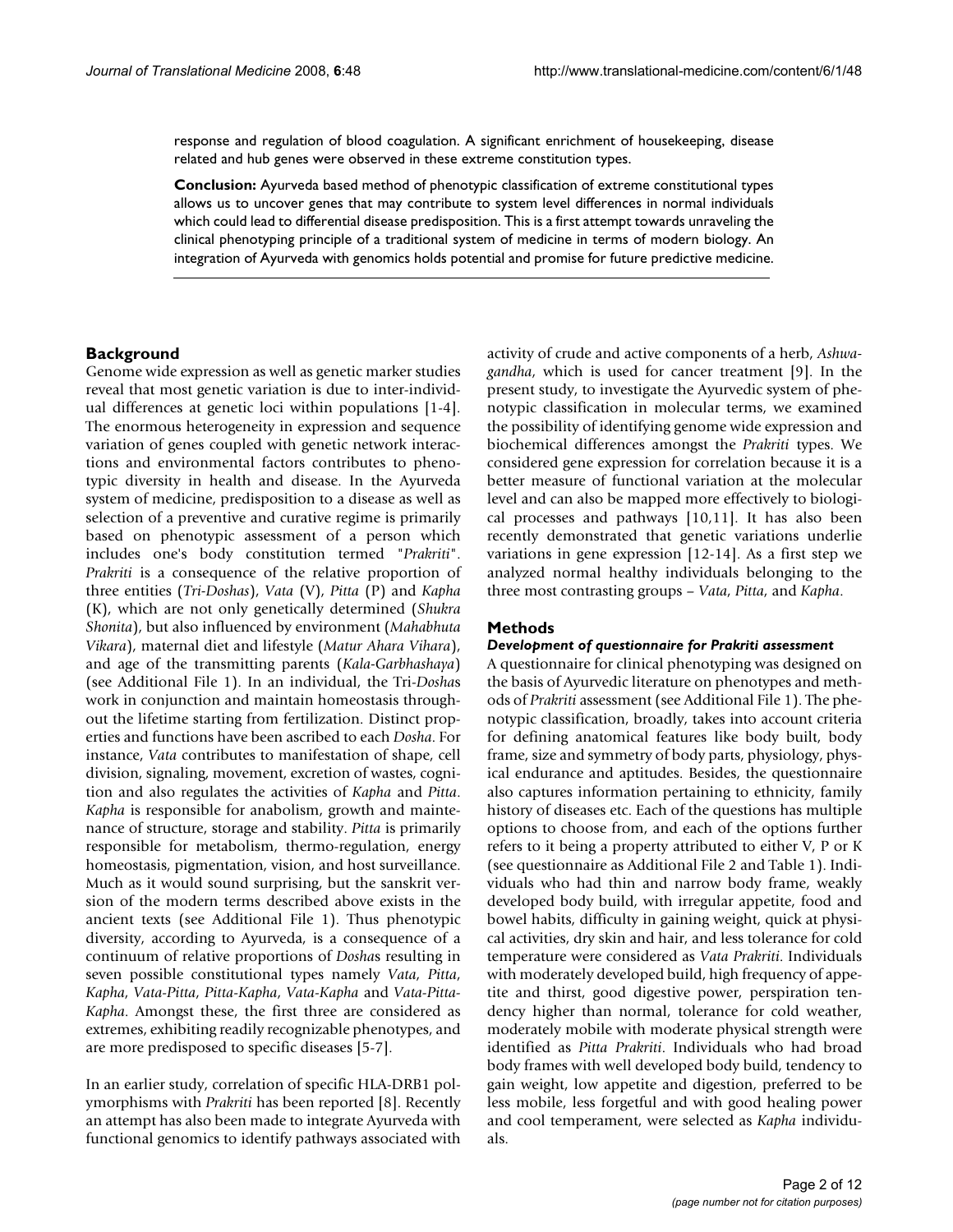| S. No          | <b>Features</b>                            | Vata                                                                                 | Pitta                                                      | Kapha                                            |
|----------------|--------------------------------------------|--------------------------------------------------------------------------------------|------------------------------------------------------------|--------------------------------------------------|
|                | Body frame                                 | Thin                                                                                 | Medium                                                     | <b>Broad</b>                                     |
| $\overline{2}$ | Body build and<br>musculature              | Weakly developed                                                                     | Moderate                                                   | Well developed                                   |
| 3              | <b>Skin</b>                                | Dry and rough                                                                        | Soft, thin, with tendency for<br>moles, acne and freckles  | Smooth and firm, clear<br>complexion             |
| 4              | Hair                                       | Dry, thin, coarse and prone to breaks                                                | Thin, soft, oily, early graying                            | Thick, smooth and firm                           |
| 5              | Weight gain                                | Recalcitrant                                                                         | Fluctuating                                                | Tendency to obesity                              |
| 6              | Food and bowel habits                      | Frequent, variable and irregular                                                     | higher capacity for food and<br>water consumption          | Low digestive capacity and<br>stable food habits |
| 7              | Movements and physical<br>activities       | Excessive and quick                                                                  | Moderate and precise                                       | Less mobile                                      |
| 8              | Tolerance for weather                      | Cold intolerant                                                                      | Heat intolerant                                            | Endurance for both                               |
| 9              | Disease resistance and<br>healing capacity | Poor                                                                                 | Good                                                       | Excellent                                        |
| 10             | Metabolism of toxic<br>substances          | Moderate                                                                             | Quick                                                      | Poor                                             |
| $\mathbf{H}$   | Communication                              | <b>Talkative</b>                                                                     | Sharp, incisive communication<br>with analytical abilities | Less vocal with good<br>communication skills     |
| 12             | Initiation capabilities                    | Quick, responsive and enthusiastic                                                   | Moderate, upon conviction and<br>understanding             | Slow to initiate new things                      |
| 13             | Memory                                     | Quick at grasping and poor retention                                                 | Moderate grasping and<br>retention                         | Slow grasping and Good at<br>retention           |
| 4              | Ageing                                     | Fast                                                                                 | Moderate                                                   | Slow                                             |
| 15             | Disease Predisposition/<br>Poor prognosis  | Developmental, Neurological, dementia,<br>movement and speech disorders, Arrhythmias | Ulcer, bleeding disorders, Skin<br>diseases                | Obesity, diabetes,<br>atherosclerotic conditions |

**Table 1: Distinguishing features of individuals of three contrasting** *Prakriti* **types** *Vata***,** *Pitta* **and** *Kapha* **and their disease predisposition as described in the original text.**

We also developed an automated software for parsing and calculating scores of V, P, K in an individual using a  $0/1$ against V/P/K for each of the questions depending on a no or yes answer respectively. Cumulative scores of V, P and K is calculated in each individual through the software without the intervention of the Ayurveda expert.

#### *Clinical phenotyping and identification of volunteers*

The identification of individuals of predominant *Prakriti* types were carried out by two Ayurveda physicians (co authors of this paper). In order to avoid any confounding observations due to population stratification the study was conducted on Indo-European speaking large populations predominantly from North India. A preliminary assessment of *Prakriti* was carried out on a total of 850 volunteers, nearly half by each of the two clinicians using subjective assessment and a screening questionnaire. The short-listing of individuals to be recruited for detailed phenotyping was also carried out independently. The short-listed individuals were swapped between the two clinicians and were assessed in detail for their *Prakriti* using the questionnaire (see Additional File 2). These comprised of nearly 120 individuals of predominant *Prakriti* and 200 individuals of heterogeneous *Prakriti*. There was nearly 80% concordance observed in *Prakriti* assessment between two clinicians.

Subsequently 96 unrelated ethnically matched healthy individuals with predominance of either *Vata* (39 individuals), *Pitta* (29) or *Kapha* (28) were identified and included equal numbers of both genders ( $n = 48$  in each case) and belonged to an age group of 18 – 40 years (mean age  $\sim$ 23 ± 4 years).

#### *Sample collection*

Peripheral blood samples of selected individuals were collected using standard procedures following ethical guidelines of Indian Council of Medical Research, India and informed consent of volunteers. Sample collection was carried out following approval of the Institutional Bioethics Committee (IBC). Three hours prior to sample collection all the volunteers were provided a similar diet with no interim intake of food, beverage or smoking. It was ensured that the subject was not ill or under any medication. Blood pressure, pulse, and menstrual cycle, if on, were also recorded.

#### *Biochemical estimation and analysis*

33 biochemical parameters which are used in routine diagnostics were selected. Biochemical estimations were carried out using automated analyzer and standardized kits on all selected volunteers. The tests performed and the standard accepted normal ranges for these parameters are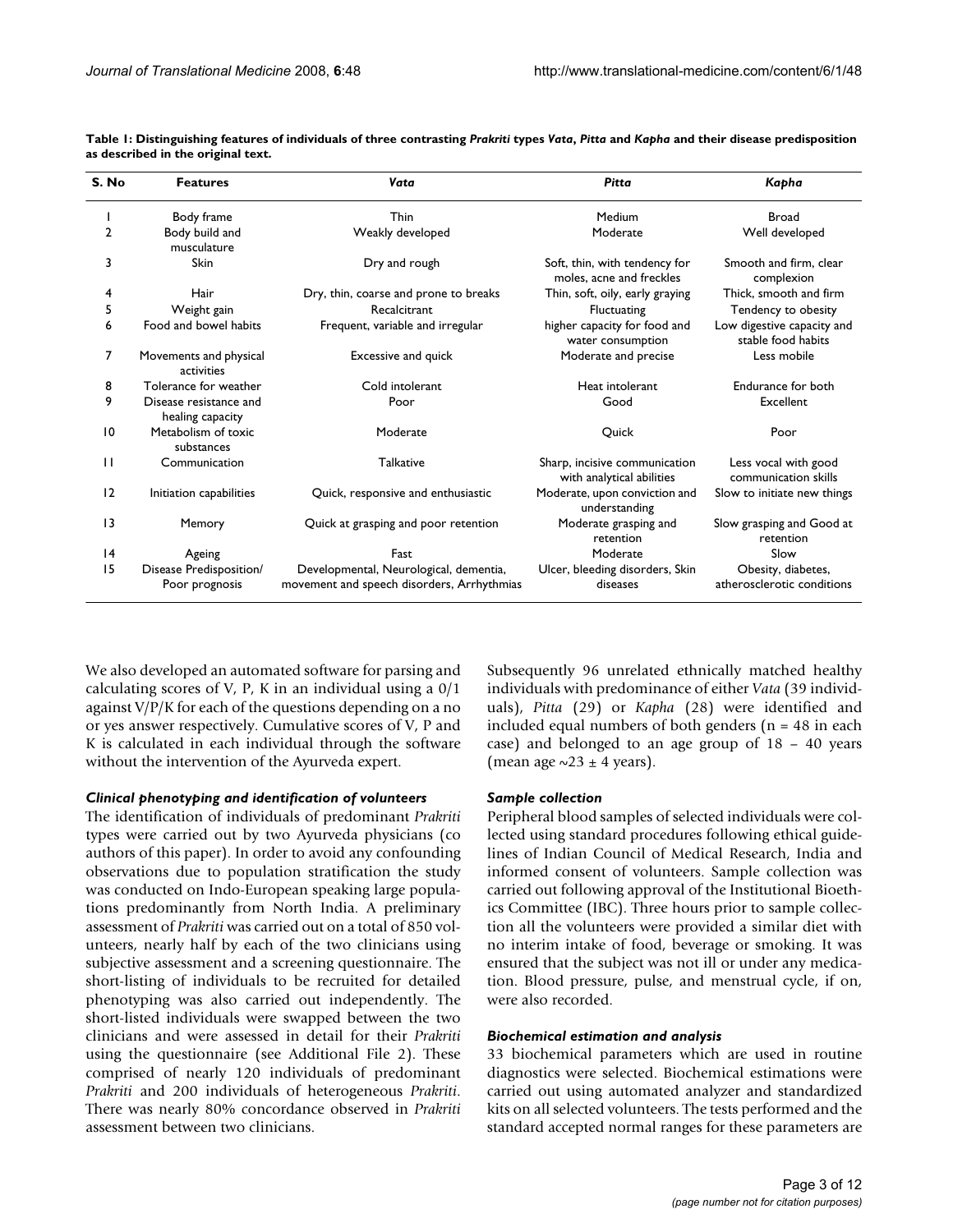provided in the Additional File 3. In order to determine differences between the groups, the parameters with normal distribution were analysed using one way ANOVA with the help of MATLAB. Kruskal Wallis was used for those with non normal distribution.

#### *DNA isolation, genotyping and validation of genetic homogeneity*

Before undertaking research using these collected samples, the samples were coded in order to maintain their anonymity. Genomic DNA was isolated from peripheral blood leukocytes using the salting-out procedure [15].

In order to validate genetic homogeneity, these samples were genotyped and analyzed along with 24 reference populations derived from different ethnic and linguistic lineages, Indo-European (IE), Austro-Asiatic (AA), Tibeto-Burman (TB) and Dravidian (DR) from various geographical zones using a panel of SNPs which were identified as a part of an ongoing Indian Genome Variation Consortium project[16,17]. Genotyping of SNPs was carried out on the Bead array based Illumina platform. Estimation of DA distance [17,18] between populations and phylogenetic analysis was carried out using the neighbor joining (NJ) method[19] which was done using DISPAN (available from [http://iubio.bio.indiana.edu/soft/\)](http://iubio.bio.indiana.edu/soft/)

#### *RNA isolation and cDNA microarray experiments*

RNA was extracted within 2–3 hrs of collection using the EZ-RNA isolation kit (Biological Industries, Israel) following the manufacturer's protocol. Gene expression profiling was carried out using Human 19Kv8 cDNA microarray (UHN Microarray Databases, CA Ontario). We followed a loop design method for inter group comparisons (illustrated below). In each set of experiments (Figure 1) comprising of 3 slides, pooled samples of each *Prakriti* were labeled with Cy3 and Cy5 and hybridized to the other two [20]. Four sets of experiments for males and females each were carried out involving a total of 72 samples. One set of experiments failed the QC criteria and was not considered for analysis. The results of 4 biological replicates and 4 technical replicates (dye swap) of each *Prakriti* in females, and 3 biological and 3 technical replicates of each *Prakriti* in males are presented. The detailed method for labeling, hybridization and scanning are given below. The data has been submitted to Gene Expression Omnibus (GEO, ID GSE7883) following Minimum Information About Microarray Experiment (MIAME) norms.

Double stranded cDNA was synthesized from 15 μg of total RNA of pooled samples (5 μg each sample), using Microarray cDNA Synthesis Kit (Roche, GmbH). The cDNA was purified using Micorarray Target Purification Kit (Roche, GmbH), according to the manufacturer's protocol. Each pool of *Vata*, *Pitta* and *Kapha* purified cDNA



#### **Figure 1**

**Loop design of microarray experiment**. V, P, K represent *Vata*, *Pitta*, *Kapha* and arrow head and tail indicate Cy3 and Cy5 respectively. In one set of experiment comprising of three slides each *Prakriti* has been labelled with Cy3 or Cy5 and hybridised to the other two *Prakriti* samples labelled with the opposite dye.

was divided into two halves, and labeled with Cy5 or Cy3 (Amersham Biosciences) using Microarray RNA Target Synthesis Kit T7 (Roche, GmbH) and the labeled products were purified using Microarray Target Purification Kit (Roche, GmbH). Pooled samples were precipitated, washed and air-dried. The dried pellet was dissolved in RNAase free water (Sigma). Hybridization solution was prepared by mixing hybridization buffer (DIG Easy Hyb; Roche, GmbH), 10 mg/ml salmon testis DNA (0.05 mg/ ml final concentration, Sigma) and 10 mg/ml yeast tRNA (0.05 mg/ml final concentration, Sigma) and added to the labeled product. This mixture was denatured at 65°C and applied on to 19K cDNA microarray. Hybridization was carried out at 37°C for 16 hrs. Following hybridization, slides were washed thrice (15 minutes each) in  $1 \times SSC$ (Saline Sodium Citrate) and 0.2% SDS (Sodium Dodecyl Sulphate) at 50°C. This was followed by two 15 minute washes at room temperature in  $1 \times$  SSC. Finally, slides were washed in 0.1× SSC for 15 minutes and excess fluid was removed from the slide by centrifugation at 600 rpm for 5 minutes. Microarray slides were scanned at 10 μm resolution in GenePix 4000A Microarray Scanner (Molecular Devices). The 16 bit TIFF images were preprocessed and quantified using Gene Pix Pro 6.0 software (Molecular Devices).

#### *Statistical analysis of microarray*

Analysis was carried out using R language [21] taking two sets of experiments at a time (which include four data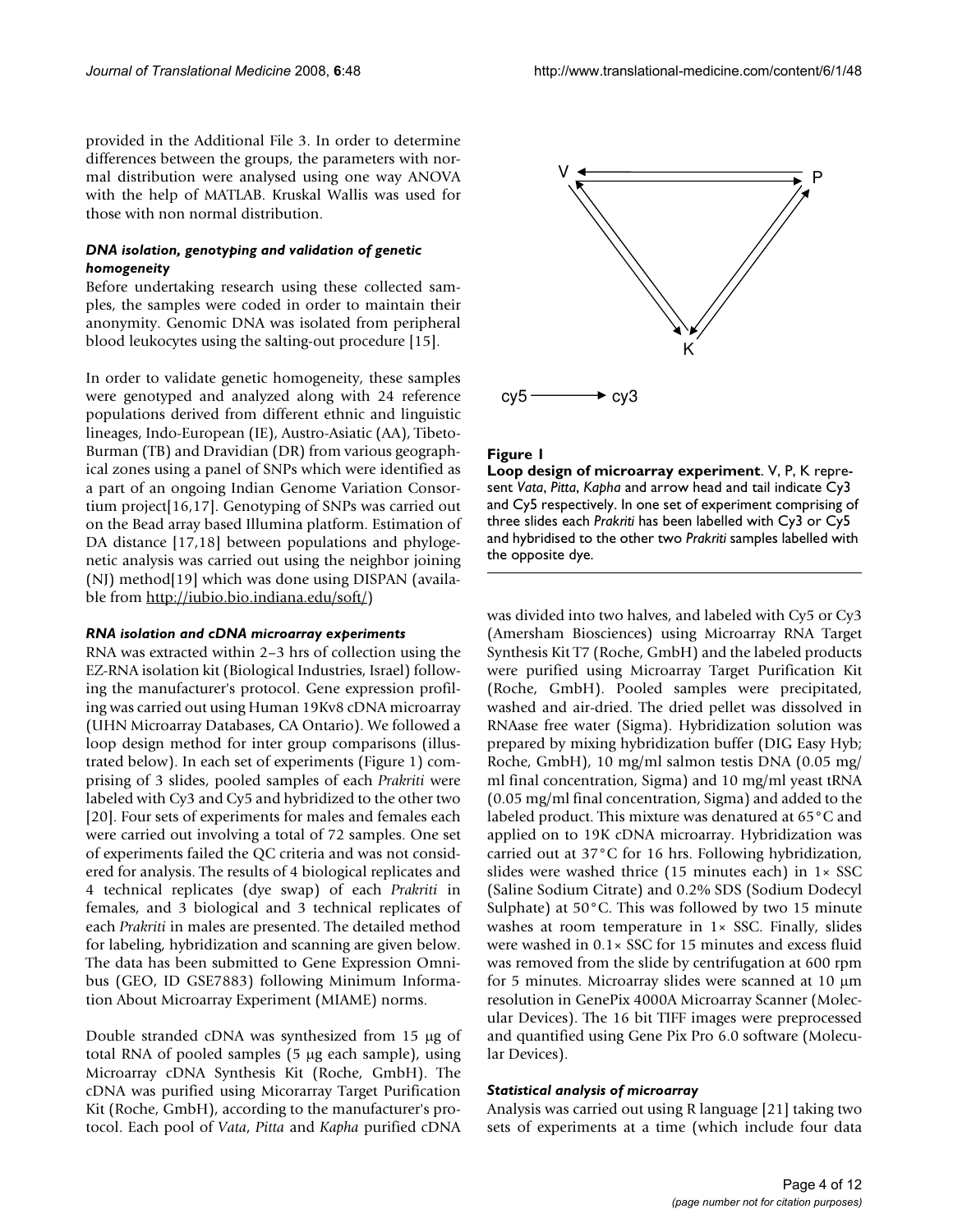points each of V, P, K), separately for male and female data. Background subtracted mean values were considered for analysis and only spots having above background values across all arrays were considered. Values were log2 transformed and lowess normalization was applied to remove spatial dye bias. Across-array normalization was carried out using quantile normalization method. Oneway analysis of variance was adopted to identify differentially expressed genes in all three categories. F-test was carried out in order to reject the hypothesis of equality of three group means. In order to investigate further the nature of differentially expressed genes; strip charts were drawn and pair wise comparisons were made using t-test. p-values obtained from t-test have been adjusted for multiplicity using Bonferroni method for controlling family wise error rate. Genes at  $p \le 0.05$  level of significance were considered to be differentially expressed among all three groups.

In order to investigate whether the expression differences observed between V, P, K were specific or contributed by inter-individual variations we randomly generated three groups from the same experiment sets as used in V, P, K analysis. A similar analysis methodology was applied as described above and genes whose expression differences were significantly different at  $p \leq 0.05$  were considered. This was repeated twice with different random sets.

In addition we also studied genes which show intra group variations within each constitution types (by estimating variance) as well as those which did not vary across all the constitution types (by estimating S.D). For both the cases quantile normalized expression values were used, treating each pool as a sample. We selected a 5% cut off of upper variance and lower S.D for identifying the genes that show intra group variations or are similar across groups, respectively.

Similarly to investigate whether the biochemical differences obtained among V, P and K are specific to these groups, we randomly labeled the 96 samples into three groups and carried out ANOVA. This process was iterated 1000 times. The mean of the F values obtained from random samples were compared with that obtained with the test set and depicted as Box plot using R language.

#### *Quantitative PCR analysis*

In order to validate the microarray experiment results a small subset of 18 genes along with 18S rRNA (control) were selected for quantitative real time PCR on individual samples of males and females. TAQMAN PCR using custom designed TLDA assay (Applied Biosystems) was carried out on ABI 7900. Each experiment was carried out in triplicates. RNA from all samples were reverse transcribed to cDNA using High Capacity cDNA Archive kit (Applied Biosystems, Foster City, CA), following the manufacturer recommended protocols. The cDNA was amplified using Taqman universal PCR mastermix (Applied Biosystems, Foster City, CA). It was ensured that the amount of cDNA template added to each reaction was restricted to a relatively narrow Ct range as determined by the cDNA quality control measurement of 18S rRNA. Since no single reference/control was used in the study, instead of fold change values, expression differences were estimated through comparison of delta  $(Δ)$  Ct values of V, P and K subsets using ANOVA. ΔCt values were calculated for each gene using 18srRNA as internal control. Since the sample sizes were small, both males and females  $(n = 96)$  were considered together for the analysis. One way ANOVA was carried out using MATLAB for determining differences between the three and two groups. Low or High mean ΔCt values were inferred as up-regulation or down-regulation respectively.

#### *Functional annotation of differentially expressed genes*

Gene ontology (GO) analysis was carried out using GO tools Box <http://burgundy.cmmt.ubc.ca/GOToolBox/>for classifying the differentially expressed genes into biological processes. Annotation of 19 K array as obtained by source batch search [http://smd-www.stanford.edu/cgi](http://smd-www.stanford.edu/cgi-bin/source/sourceBatchSearch)[bin/source/sourceBatchSearch](http://smd-www.stanford.edu/cgi-bin/source/sourceBatchSearch) (June 2007 release) was used for GO analysis. We looked at enriched GO categories both with ( $p \le 0.05$ ), and without Bonferroni correction ( $p \leq 0.01$ ) as Bonferroni correction has been proposed to be overly conservative and counterproductive in interpreting microarray results [22]. Pathway analysis was carried out using Pathway Express of ONTO-Tools <http://vortex.cs.wayne.edu/ontoexpress/>[23]. We followed the definition of hubs as those which belonged to the top 20% of the interacting proteins [24] as reported in HPRD database <http://www.hprd.org>. These hubs had more than ten interacting partners. Human housekeeping genes were retrieved from the Eisenberg and Levanon's study [25]. Cluster and Tree View were used for making Heat Maps.

#### **Results**

#### *Genetic affinity of the study population to Indo-European populations of India*

Indian populations exhibit extensive linguistic and ethnic diversity. Therefore, as a first step, the genetic homogeneity of the study population was validated by phylogenetic analysis with known ethnic Indian populations included in the Indian Genome Variation Consortium. Analysis confirmed that the study population was most closely related to Indo-European Large populations [16,17] which corroborated with the information captured in the questionnaire (see Additional File 4).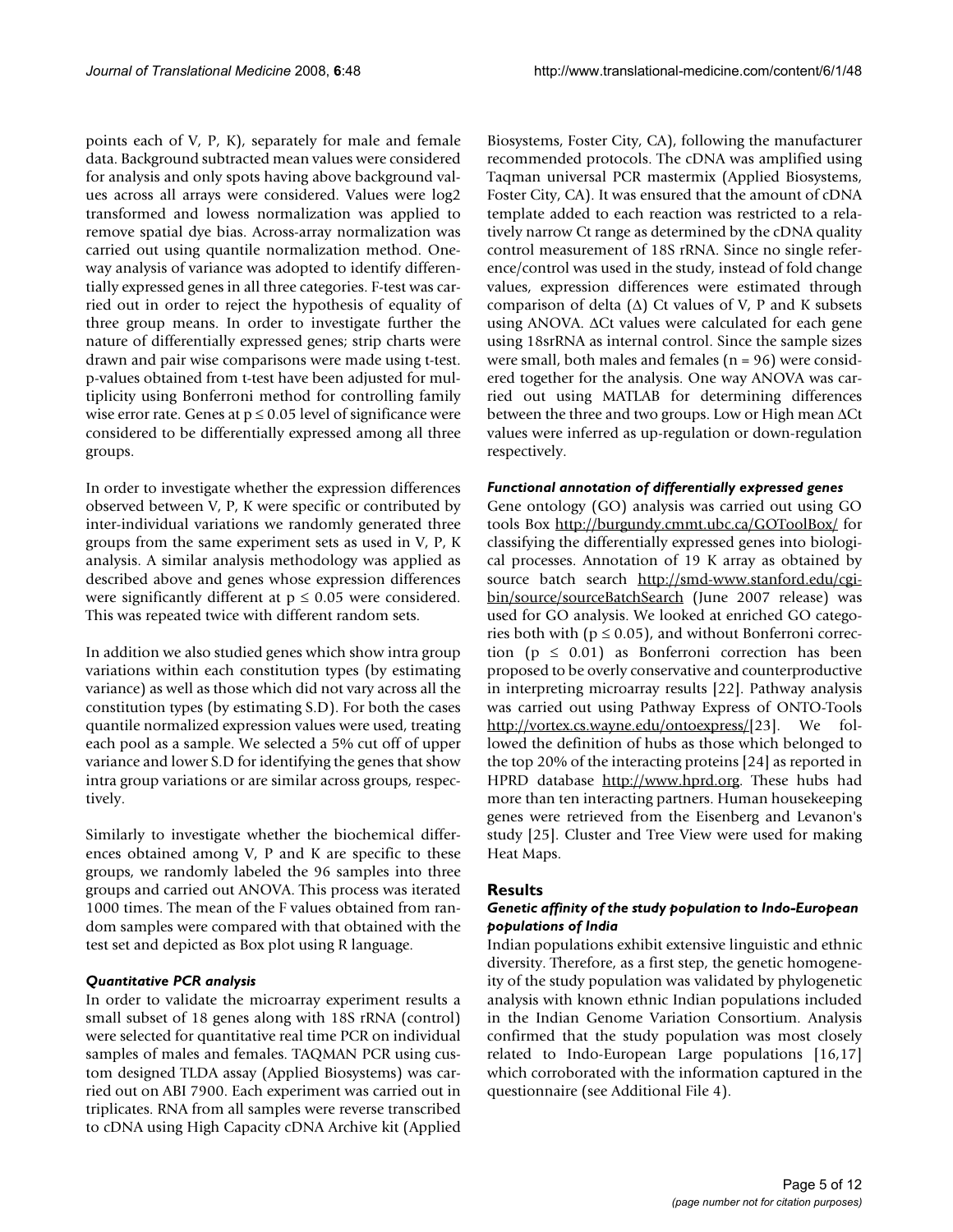#### *Clinical phenotyping*

On an average 10% of the individuals were of predominant *Prakriti* types as assessed by the physicians. Cumulative scores of V, P and K calculated for each individual through the software without the intervention of the Ayurveda expert also corroborated with the expert's assessment. The percentage mean score of either V, P or K features in individuals of predominant *Vata*, *Pitta* or *Kapha* constitution types respectively calculated through the software was significantly higher than the mean score of V.P, K obtained from set of heterogeneous *Prakriti* groups who were not classified as predominant types.

#### *Individuals of different* **Prakritis** *exhibit differences at biochemical level*

Among the 33 Biochemical parameters, 15 parameters in males and 4 in females, revealed significant differences (p  $\leq$  0.05), albeit, within the normal range, with respect to *Prakriti* (Figure 2A and 2B and see Additional File 5). Notably, the components of the lipid profiles like triglycerides (TG), total cholesterol, VLDL, LDL, LDL/HDL ratio, the common risk factor for cardiovascular diseases was higher in *Kapha* when compared to *Pitta* and *Vata* males. Additionally, *Kapha* also had lower levels of HDL when compared to *Vata*. The levels of serum uric acid, recently considered to be an independent predictor of cardiovascular mortality, were also found to be elevated in *Kapha*. In addition, GGPT, SGPT, and serum Zinc were found to be high in *Kapha*. Serum prolactin and prothrombin time were high in *Vata* in comparison to *Kapha* and/or *Pitta*. On the other hand, hematological parameters like hemoglobin, PCV, and RBC count differed significantly amongst all the three groups where, *Pitta* males showed high values in comparison to *Vata* and/or *Kapha*.

In females only 4 parameters among all those measured differed among the groups with *Pitta* showing the highest levels in all cases. Phosphorus level varied significantly among groups with *Pitta* > *Kapha* > *Vata*. Besides, *Pitta* dif-



#### Differentiating biochemical and he **Figure 2** matological profile between and *Prakriti* groups

**Differentiating biochemical and hematological profile between and** *Prakriti* **groups**. Data shown is based on biochemical and hematological profile differences in distinct *Prakriti* groups – "*Vata*" (V), "*Pitta*" (P) and "*Kapha*" (K). Signs "-"and "+" refers to lower and higher values respectively. Heat map (made using Cluster and Tree View) represented in Figures (A) and (B) depicts significant differences in male and female respectively. "\*" indicates parameters with non normal distribution. These have been compared using Kruskal-Wallis Test.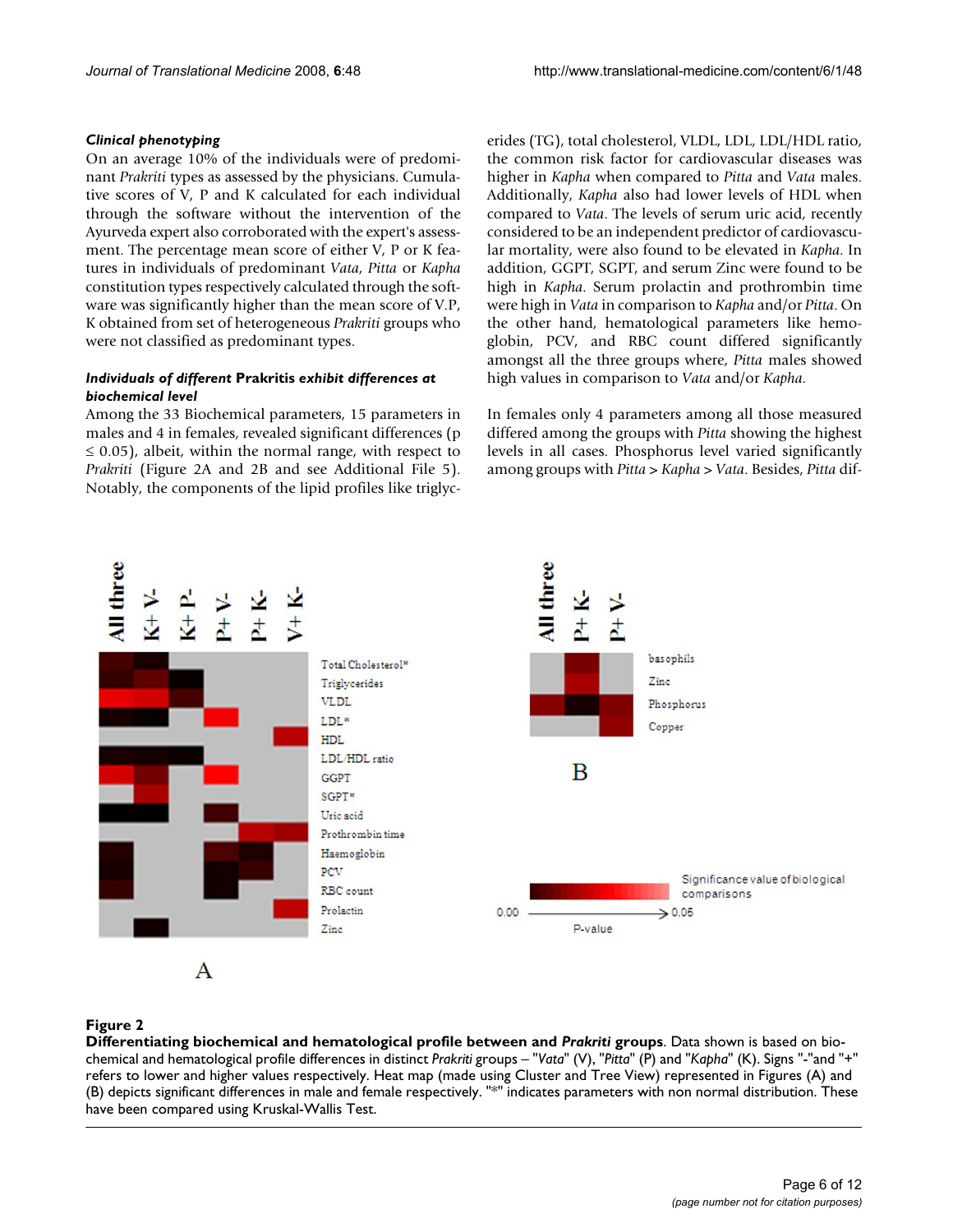fered from *Kapha* in basophils and zinc and from *Vata* in copper levels.

Significant differences were not obtained when random sets (1000 iterations) of individuals grouped into three sets were compared. The mean of F statistics from ANOVA of the random sets was insignificant and always lower than the test sets (see Additional File 6).

#### *Significant differences in genome wide expressions among individuals of distinct* **Prakriti** *types*

Analysis of genome wide expression through cDNA microarrays, using independently pooled samples of *Vata*, *Pitta* and *Kapha* males and females in a set of loop design experiments revealed a number of differentially expressed genes in each category of individuals. Out of the 8416 annotated genes in the 19K array (CA Ontario) 159 in males and 92 in females (excluding un-annotated ESTs) were observed to be differentially expressed ( $p \le 0.05$ ). Only 5 genes among these were common to both the groups. Amongst the differentially expressed genes there was a significant ( $p < 1.8 \times 10 - 12$ ; n = 53) over-representation of hub and housekeeping genes ( $p < 10-07$ ; n = 19) (see Additional File 7). 93% of the differentially expressed genes amongst the *Prakriti* groups did not show any overlap with the genes obtained with the random sets. Real time quantitative PCR was carried out on 96 individual samples for validation of microarray data. 18 genes were considered for analysis, eight (ADM, ATP5G2, CH25H, FAS, FTL, HLA-DQB1, KCNJ2, TALDO1) showed similar profiles as observed in microarray (see Additional File 8).

### *Systemic differences in* **Prakriti** *types reflected in GO categories and molecular pathways*

Gene Ontology (GO) analysis of differentially expressed genes, revealed contrasting enrichments of core biological processes which remained significant even after Bonferroni correction ( $p \le 0.05$ , Table 2 and 3) amongst the *Prakriti* groups. Males of the *Vata* group showed a distinct up regulation of genes involved in regulation of cyclin dependent protein kinase activity and regulation of enzyme activity. In *Vata* females, over-expression of genes related to nucleocytoplasmic transport was observed. In *Kapha* males, overall down-regulation of genes of fibrinolysis involved in negative regulation of blood coagulation was observed. *Pitta* males exhibited significant over expression of genes related to immune response (response to biotic stimulus) (Table 2 and 3). However, there were some distinct differences between males and females. Besides, females also demonstrated comparatively lower

**Table 2: Biochemical parameters, biological processes and pathways that distinguish** *Prakriti* **types in males**

| <b>Distinguishing Parameters (Males)</b> |                                             |                                              | Vata                     | Pitta                        | Kapha          |
|------------------------------------------|---------------------------------------------|----------------------------------------------|--------------------------|------------------------------|----------------|
| <b>Biochemical profiles</b>              | Lipid profile                               | Total Cholesterol*                           | <b>NS</b>                |                              | +              |
|                                          |                                             | Triglycerides                                |                          |                              | +              |
|                                          |                                             | <b>VLDL</b>                                  |                          | $\qquad \qquad \blacksquare$ | +              |
|                                          |                                             | $LDL^*$                                      |                          | $\ddot{}$                    | +              |
|                                          |                                             | <b>HDL</b>                                   | $\ddot{}$                | <b>NS</b>                    |                |
|                                          |                                             | LDL/HDL ratio                                |                          | ٠                            | +              |
|                                          | <b>LFT</b>                                  | <b>GGPT</b>                                  |                          | $\ddot{}$                    | +              |
|                                          |                                             | SGPT*                                        |                          | <b>NS</b>                    | $\ddot{}$      |
|                                          |                                             | Prothrombin time                             | $\ddot{}$                | $\ddot{}$                    |                |
|                                          | Hematological                               | Haemoglobin                                  |                          | +                            |                |
|                                          |                                             | <b>PCV</b>                                   |                          | $\ddot{}$                    | $\blacksquare$ |
|                                          |                                             | <b>RBC</b> count                             |                          | $\ddot{}$                    | <b>NS</b>      |
|                                          |                                             | Prolactin                                    | +                        | <b>NS</b>                    |                |
|                                          |                                             | Uric Acid                                    |                          | $^{+}$                       | +              |
|                                          |                                             | Zinc                                         |                          | <b>NS</b>                    | +              |
| <b>Biological processes</b>              |                                             | immune response                              |                          | $\ddot{}$                    |                |
|                                          |                                             | regulation of enzyme activity                | +                        |                              |                |
|                                          |                                             | regulation of transferase activity           | +                        |                              |                |
|                                          |                                             | fibrinolysis                                 | +                        | +                            |                |
| <b>Biological Pathways</b>               | <b>Environmental Information processing</b> | Jak-STAT signaling pathway                   |                          | +                            |                |
|                                          |                                             | Cytokine-cytokine receptor interaction       |                          | +                            |                |
|                                          |                                             | Cell adhesion molecules (CAMs)               | $\ddot{}$                | $\qquad \qquad \blacksquare$ |                |
|                                          | Immune system                               | Type I diabetes mellitus                     |                          | +                            |                |
|                                          |                                             | Natural killer cell mediated cytotoxicity    |                          | +                            |                |
|                                          |                                             | Antigen processing and presentation          |                          | $\ddot{}$                    | $\blacksquare$ |
|                                          |                                             | B cell and T cell receptor signaling pathway |                          | $\qquad \qquad \blacksquare$ | +              |
|                                          |                                             | Toll-like receptor signaling pathway         | $\overline{\phantom{a}}$ | +                            | +              |
|                                          |                                             | Cell cycle                                   | $\ddot{}$                |                              | $\blacksquare$ |
|                                          | <b>Sensory system</b>                       | Taste and olfactory transduction             | $\ddot{}$                |                              | +              |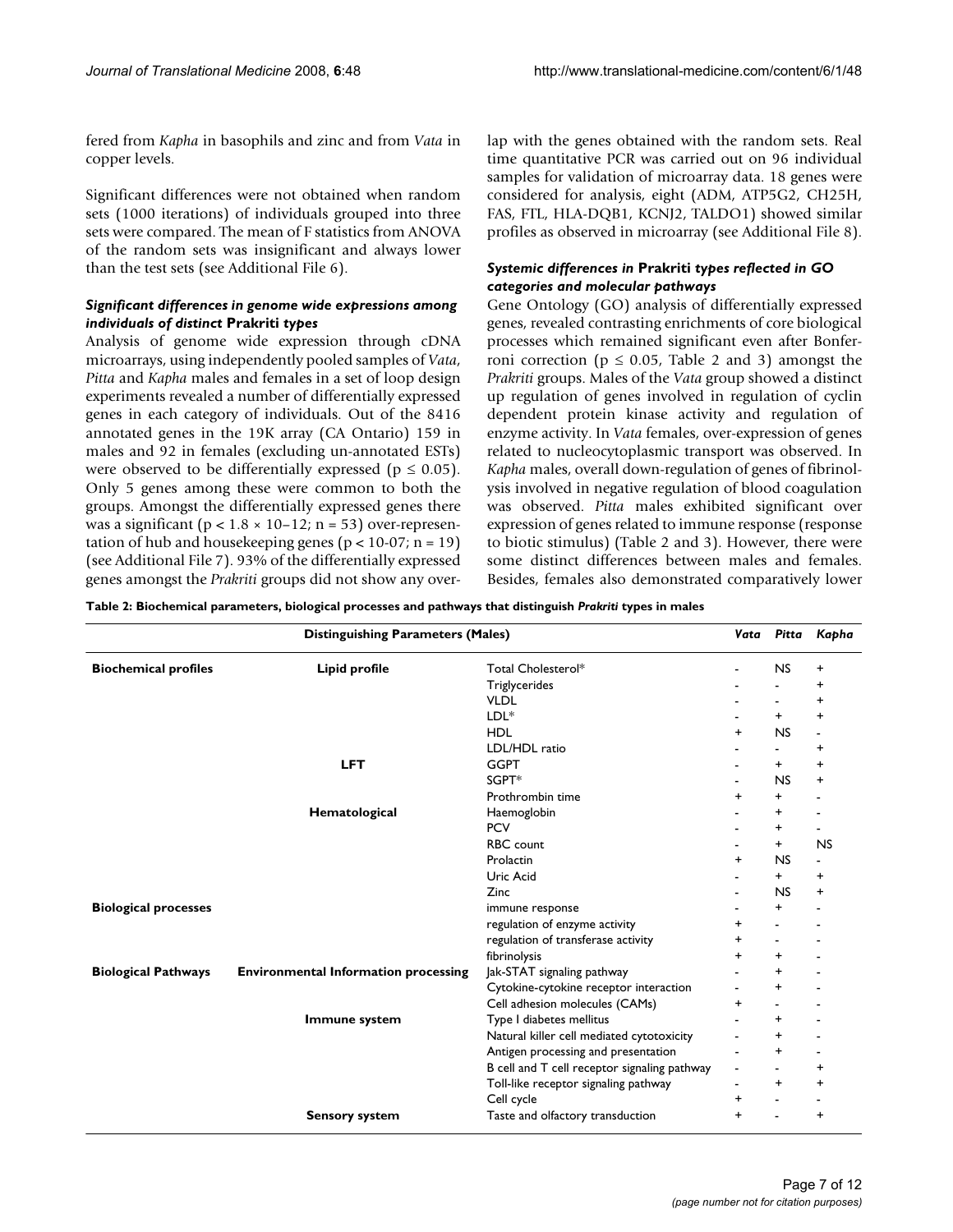| <b>Distinguishing Parameters (Females)</b> |                                             |                                                            |                          |           | Vata Pitta Kapha |
|--------------------------------------------|---------------------------------------------|------------------------------------------------------------|--------------------------|-----------|------------------|
| Biochemical                                |                                             | <b>Basophils</b>                                           |                          | +         |                  |
|                                            | <b>Micronutrients</b>                       | Zinc                                                       | NS.                      | $\ddot{}$ |                  |
|                                            |                                             | Copper                                                     |                          | $\ddot{}$ | <b>NS</b>        |
|                                            |                                             | Phosphorus                                                 |                          | $\ddot{}$ |                  |
| <b>Biological Processes</b>                | Transport                                   | protein import into nucleus                                | +                        |           |                  |
|                                            |                                             | NLS-bearing substrate import into nucleus                  | +                        |           |                  |
| <b>Biological Pathways</b>                 | Immune system                               | Toll-like receptor signaling pathway                       |                          | +         |                  |
|                                            | <b>Cellular process</b>                     | Apoptosis                                                  |                          | $\ddot{}$ |                  |
|                                            |                                             | Regulation of actin cytoskeleton                           |                          |           | +                |
|                                            | <b>Environmental Information processing</b> | MAPK signaling pathway                                     |                          |           | +                |
|                                            |                                             | Jak-STAT signaling pathway                                 |                          | $\ddot{}$ | $\ddot{}$        |
|                                            |                                             | Cytokine-cytokine receptor interaction                     |                          | +         | $\ddot{}$        |
|                                            | <b>Sensory system</b>                       | Olfactory transduction                                     | +                        |           | +                |
|                                            | <b>Diseases</b>                             | Epithelial cell signaling in Helicobacter pylori infection | $\overline{\phantom{a}}$ | $\ddot{}$ |                  |
|                                            |                                             | Neurodegenerative disorders                                |                          |           | +                |
|                                            |                                             | Dentatorubropallidoluysian atrophy (DRPLA)                 | +                        | $\ddot{}$ |                  |

**Table 3: Biochemical parameters, biological processes and pathways that distinguish** *Prakriti* **types in females**

Significantly different biochemical parameters ( $p \le 0.05$ ), enriched biological processes ( $P \le 0.05$ , Bonferroni corrected) and pathways ( $p \le 0.05$ ) in different *Prakriti* groups in males (A) and females (B). The biological processes were analysed using GO tools and pathway analysis was carried out using Pathway Express of ONTOTOOLs. (+) and (-) indicate high and low levels respectively. NS – non significant.

inter group differences and a considerable higher intragroup variance (data not shown).

When analysis was done without the overly conservative correction, some similarity in biological processes was revealed in males and females (Figure 3A and 3B). Both males and females of *Vata* group showed enrichment of differentially expressed genes involved in cellular processes like cell cycle, DNA repair and recombination. Additionally males of the *Vata* group showed a distinct down regulation of genes involved in response to biotic stimulus and inflammatory response which was not observed in the corrected GO Biological processes. In *Kapha* males, overall up-regulation of genes involved in cellular biosynthesis including ATP and cofactor biosynthesis and purine salvage pathway were observed. Complement activation was observed to be low in both *Kapha* males and females.

We also compared the biological processes which differentiated the constitution types versus the ones which did not. Strikingly, none of the biological processes obtained after correction show any overlap. However, when we did not perform correction there were a few overlaps in the processes. Importantly, in males, immune response, cell homestasis, co-factor biosynthesis, purine salvage, fibrinolysis, DNA damage check point and protein export from nucleus were exclusive to the differentially expressed set. In females, lipid biosynthesis, neurotransmitter catabolism, NLS-bearing substrate import into nucleus, mitotic recombination was unique to the differentially expressed set. The processes like cell division, differentiation, motility and development as well as processes related to protein

localization were observed to be enriched in the dataset of similarly expressed genes (see Additional File 9).

The systemic differences observed between the *Prakriti*s in biological processes were also evident in pathways. For instance over-expression of genes of immune related pathways was observed in *Pitta* and cell cycle related in *Vata* in males (Table 2 and 3). Though immunity was not reflected as enriched in GO process, both B- and T-cell receptor signaling pathways were enriched in overexpressed genes of *Kapha* males. It is interesting to note that functional categories of genes that significantly vary among *Prakriti* groups correlate with few descriptions of their functions in Ayurveda for e.g. *Vata* (cell division and regulation of function of *Kapha* and *Pitta*), *Pitta* (host surveillance) and *Kapha* with anabolism (see Additional File 1)

#### **Discussion**

We observed significant differences in biochemical and genome wide expression levels in individuals from three contrasting constitution types selected on the basis of phenotyping principles of Ayurveda (Table 2 and 3). A number of differences in biochemical parameters also correlate to gene expression differences. Lipid profiles, which are used as markers for cardiovascular diseases differed significantly between groups. Apart from lipid profile, serum uric acid, recently considered to be an independent predictor of cardiovascular mortality [26] was also found to be significantly high in *Kapha* males, compared to other groups. Besides, *Kapha* males also had high levels of LDL, reduced prothrombin time and low expression of genes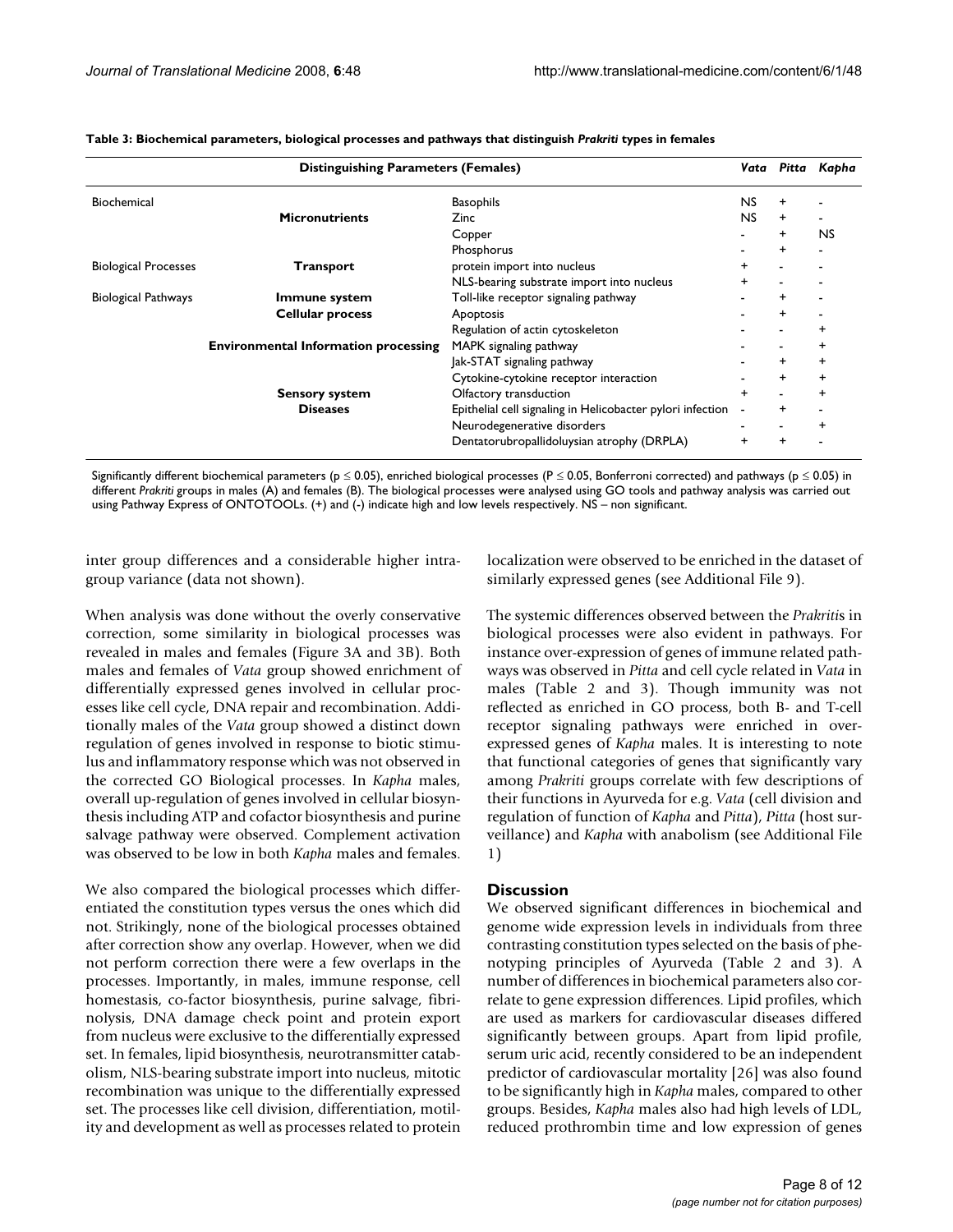

#### **Figure 3**

**Differentiating genome wide expression profile between** *Prakriti* **groups**. Data shown is based on Gene Ontology Biological Process (GOBP) category enrichments in distinct *Prakriti* groups – "*Vata*" (V), "*Pitta*" (P) and "*Kapha*" (K). Each column defines profiles based on their unique expression in one *Prakriti* compared to the other two. For instance "P-" refers to downregulation in *Pitta* when compared to *Vata* and *Kapha* and vice versa for "P+". Heat map (made using Cluster and Tree View) represented in Figures (A) and (B) depicts significant GOBP enrichments in male and female respectively.

related to fibrinolysis (KRT1 and F2), features which are reported to increase risk for atherosclerotic conditions [27,28]. Susceptibility of *Kapha* individuals to cardiovascular and atherosclerosis also exists in Ayurveda texts (*Dhamani Pratichaya*, see Additional File 1). Females classified by *Prakriti* did not exhibit differences in lipid profiles, possibly due to age and heterogeneity in hormonal cycles even within similar constitution types. Heterogeneity in females were also reflected in gene expression profiles.

Hematological differences also correlated with gene expression levels. Higher expression of genes which affects hemoglobin levels HBA1, HBB, NOV [29], in *Pitta* compared to *Vata* and *Kapha* correlate with the differences in hemoglobin levels between the *Prakriti*s.

Interestingly, 78 (31% of the entire data set) of the genes that were differentially expressed among *Prakriti* groups were reported to be associated with complex and monogenic diseases in OMIM and genetic association database (GAD). Noteworthy were a number of hub genes like TLR4, FAS, HLA-DQB1, HLA-DQA1, F2, HLA-C, IFNAR1, which link complex diseases related to metabolic, immunological, infectious, cardiovascular, neuro-psychiatric disorders and cancer (see Additional File 10). Additionally genes DPYD [30,31], ABCC1[32], FTL[33] and ICAM3[34] whose expression is shown to be associated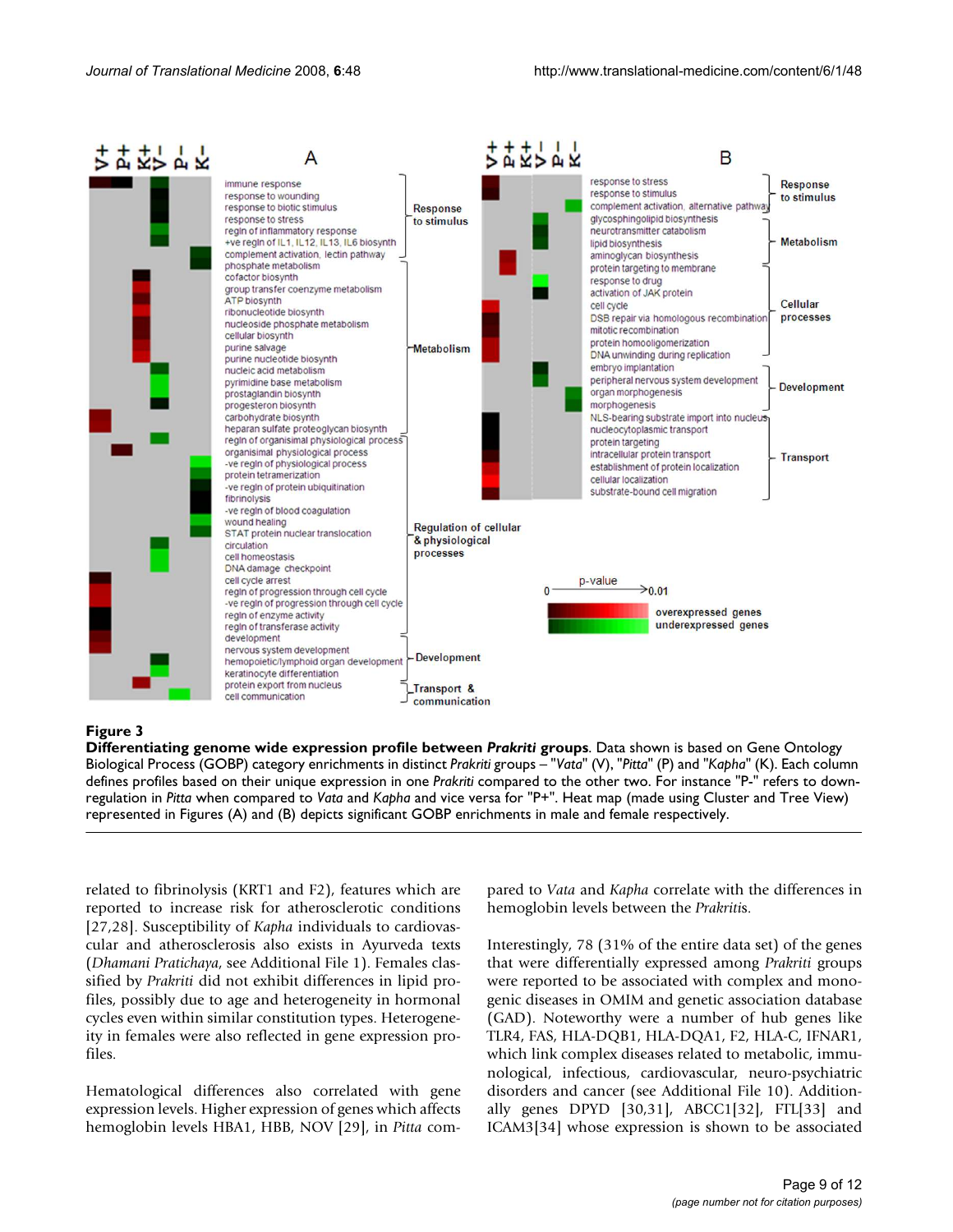with outcome of cancer treatment were also observed in the data set. The differential expression of these disease associated genes might have implication in health and disease.

#### **Conclusion**

It is well acknowledged that subtle variations in large number of genes and their interactions can give rise to system-wide changes which confer differential predisposition to diseases. These variations are common and contribute to 95% of the inter-individual differences observed both at the expression and genetic level in a population. In this exploratory study, we have analysed differences between subsets of individuals from a homogeneous population which are at the phenotypic endpoints of normal health spectrum identified using method of classification described in Ayurveda. The extreme constitution types revealed differences at gene expression level as well as biochemical levels and also included genes with reported disease involvement. Interestingly, it revealed differences in a significant number of hub and housekeeping genes which if perturbed can have system-wide effects. Although, this study has been carried out on a small dataset and requires a more rigorous study of Ayurveda based phenotype to genotype correlations on larger number of individuals and diverse populations for validation, nevertheless, it gives us a lead and confidence to use this method of phenotyping to capture variability among the normal healthy individuals and classify them into more uniform population types.

The study provides a molecular framework for understanding the holistic principles of the Indian Traditional System of Medicine, Ayurveda. Identification of genetic variations that underlie differential expression of genes and biochemical end-points, co-relatable to Prakriti phenotypes will further provide a strong basis for integration of this holistic science with modern genomic approaches for predictive marker discovery and system biology studies.

#### **Competing interests**

The authors declare that they have no competing interests.

#### **Availability and requirements**

http://burgundy.cmmt.ubc.ca/GOToolBox/

http://iubio.bio.indiana.edu/soft/

http://smd-www.stanford.edu/cgi-bin/source/source BatchSearch

http://vortex.cs.wayne.edu/ontoexpress/

http://www.cytoscape.org

#### http://www.hprd.org

#### **Authors' contributions**

SKB conceived the project. MM designed the study. MM and BP planned and implemented the project. BP developed the questionnaire and BP and SA carried out the clinical phenotyping, SK along with BP developed the software for automated generation of scores. SKB and MM provided inputs in questionnaire development. BP, SA, SN and MM recruited volunteers for study and collected the samples. SN carried out the molecular biology experiments including, DNA, RNA isolation, microarray and Real Time (RT) experiments. MF helped with microarray experiments. GG and SS carried out biochemical measurements. Statistical analysis of microarray data was performed by SP and SD, SN did a part of the microarray and RT analysis. TPS and AM assisted in statistical analysis. Global data analysis and interpretation including annotation, GO analysis, biochemical analysis (inputs from SS) and illustrations by BP, SN, SA and MM, BP, SN and MM wrote the paper. SKB provided critical inputs in manuscript. All authors read and approved the final manuscript.

### **Additional material**

#### **Additional file 1**

*Original Sanskrit versions supporting the text. References from original compendium of Ayurveda, pertaining to the concept of Prakriti, Tridosha and its importance in predictive and curative medicine.* Click here for file

[\[http://www.biomedcentral.com/content/supplementary/1479-](http://www.biomedcentral.com/content/supplementary/1479-5876-6-48-S1.pdf) 5876-6-48-S1.pdf]

# **Additional file 2**

*Questionnaire for* **Prakriti** *evaluation. A detailed questionnaire for evaluation of* Prakriti *developed on the basis of original Ayurveda text.* Click here for file [\[http://www.biomedcentral.com/content/supplementary/1479-](http://www.biomedcentral.com/content/supplementary/1479-5876-6-48-S2.pdf)

5876-6-48-S2.pdf]

#### **Additional file 3**

*Normal reference range for biochemical and hematological parameters. A table of standard accepted normal ranges in males and females for biochemical and hematological parameters.* Click here for file [\[http://www.biomedcentral.com/content/supplementary/1479-](http://www.biomedcentral.com/content/supplementary/1479-5876-6-48-S3.pdf) 5876-6-48-S3.pdf]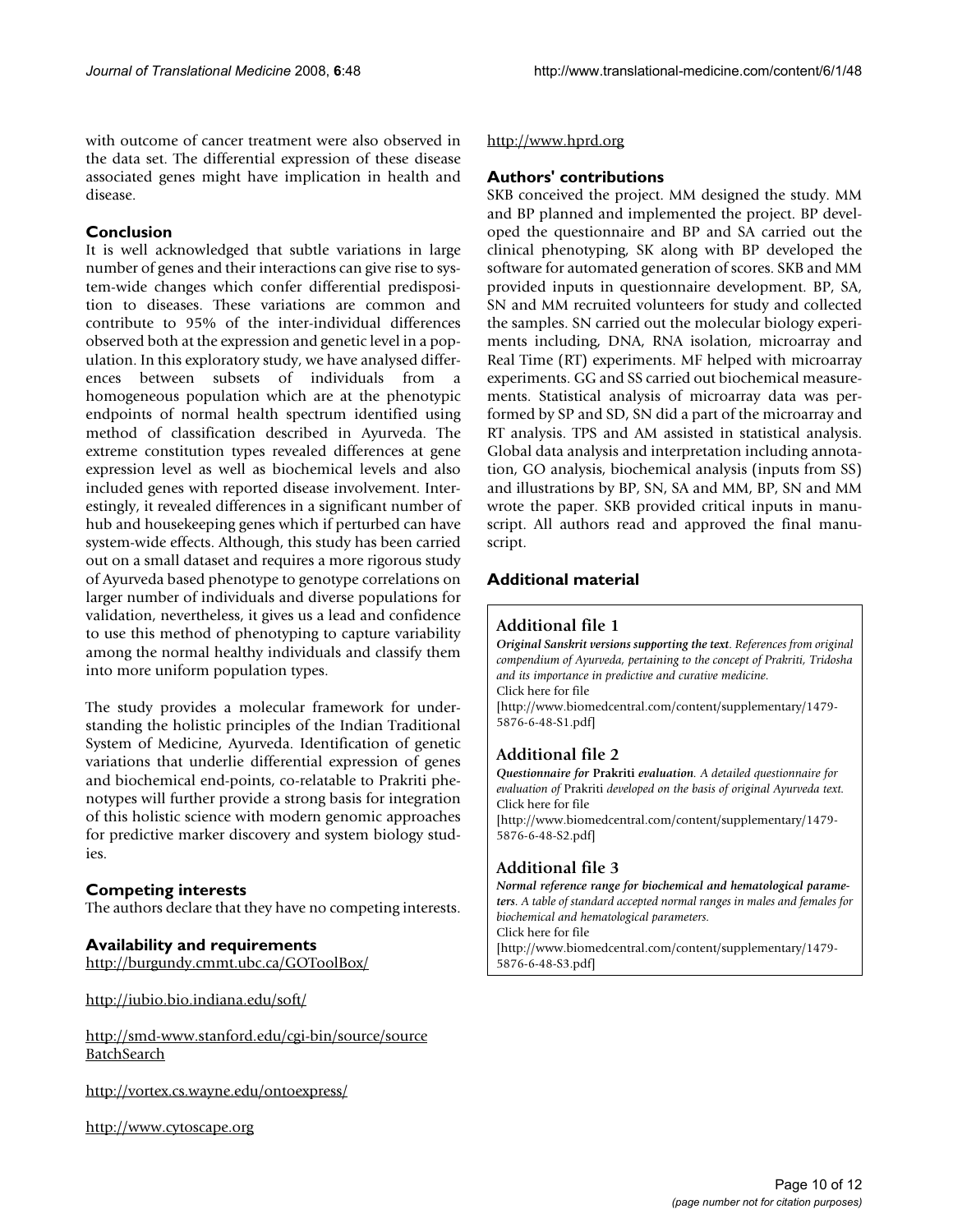# **Additional file 4**

*Neighbor Joining tree showing relatedness of study population to the Indo European population. Heterogeneity and inter-relatedness of Indian populations among themselves and with study population (VPK) depicted in neighbour-joining tree illustrating population affinities based on Nei's DA distance. The study population are genetically closer to the Indo-European large populations predominantly from North India. The symbols represents linguistic Lineage (AA, Austro-Asiatic; IE, Indo-European; DR, Dravidian and TB, Tibeto-Burman) followed by geographical location (N, north; NE, north-east; W, west; E, east; S, south and C, central) and Ethnic category (LP, castes/large populations; SP, religious groups/small populations and IP, tribes/isolated population).* Click here for file

[\[http://www.biomedcentral.com/content/supplementary/1479-](http://www.biomedcentral.com/content/supplementary/1479-5876-6-48-S4.pdf) 5876-6-48-S4.pdf]

# **Additional file 5**

#### *Differences in Biochemical and hematocrit parameters among*

**Prakriti** *groups in males and females. The data provided shows significant differences (p* ≤ *0.05) in biochemical parameters and hematocrit between* Prakriti *groups in males (Table 2) and females (Table 3) as calculated using ANOVA (for values with normal distribution) and Kruskal Wallis (for values with non-normal distribution).*

Click here for file

[\[http://www.biomedcentral.com/content/supplementary/1479-](http://www.biomedcentral.com/content/supplementary/1479-5876-6-48-S5.xls) 5876-6-48-S5.xls]

# **Additional file 6**

*Validation of biochemical differences amongst three Prakriti groups through analysis of significance performed in 1000 random iterations of same parent dataset in males. The boxplot of F-values of 1000 randomized comparisons of (A)Total cholesterol, (B) Triglycerides, (C) VLDL, (D) LDL, (E) LDL/HDL, (F) GGPT, (G) Serum Uric acid,(H) Prothrombin Time, (I) Hemoglobin, (J) PCV, (K) RBC, (L) Serum Zinc values. Thick bar indicated median F-value. Red spot is the mean F-value of randomized comparisons and green spot is the comparative mean F-value of V, P, K comparisons.*

Click here for file

[\[http://www.biomedcentral.com/content/supplementary/1479-](http://www.biomedcentral.com/content/supplementary/1479-5876-6-48-S6.pdf) 5876-6-48-S6.pdf]

# **Additional file 7**

*List of genes differentially expressed among* **Prakriti** *types. The data represents a list of differentially expressed genes in males and females with information on their disease association as obtained from OMIM and GAD and their categorization as HUB and/Or Housekeeping genes.* Click here for file

[\[http://www.biomedcentral.com/content/supplementary/1479-](http://www.biomedcentral.com/content/supplementary/1479-5876-6-48-S7.pdf) 5876-6-48-S7.pdf]

# **Additional file 8**

*Real time validation of differentially expressed genes from microarray experiments. The data depicts the list of differentially expressed genes validated using quantitative real time PCR with 18S rRNA as internal control. Analysis has been carried out in 96 individual samples and*  $P \le 0.05$ *has been considered significant.*

Click here for file

[\[http://www.biomedcentral.com/content/supplementary/1479-](http://www.biomedcentral.com/content/supplementary/1479-5876-6-48-S8.pdf) 5876-6-48-S8.pdf]

# **Additional file 9**

*Significantly enriched biological processes which are similarly expressed across* **Prakriti** *groups. The table contains significantly enriched (P* ≤ *0.01 after Bonferroni correction) biological processes that do not differ among* Prakriti *groups. Genes which do not differ (as estimated by low S.D) were analysed using GO biological processes. Quantile normalized gene expression values were used to determine SD.* Click here for file

[\[http://www.biomedcentral.com/content/supplementary/1479-](http://www.biomedcentral.com/content/supplementary/1479-5876-6-48-S9.xls) 5876-6-48-S9.xls]

### **Additional file 10**

*Disease gene network of differentially expressed genes among* **Prakriti**  *groups. The figure represents networks of differentially expressed genes and their disease associations obtained from Genetic Association Database (GAD) and OMIM in males (A) and females (B). Networks have been depicted using Cytoscape version 2.4.1 [http://www.cytoscape.org.](http://www.cytoscape.org) The nodes colored in yellow represent disease category and those in pink depict gene symbols. Hub genes are represented by pink square nodes. The most connected genes are placed in the centre of the network.*

Click here for file

[\[http://www.biomedcentral.com/content/supplementary/1479-](http://www.biomedcentral.com/content/supplementary/1479-5876-6-48-S10.pdf) 5876-6-48-S10.pdf]

# **Acknowledgements**

Authors would like to acknowledge Indologist, Dr. Manoj Thakur during project conceptualisation, and Dr. Ramniwas Prasher for inputs in development and assessment of questionnaire, Dr. Beena Pillai for design of Microarray experiments, sample preparation and valuable discussions during the planning stage and Dr. Abhay Sharma for help in microarray experiments. Valuable discussions in questionnaire development with Chandrika Rao and critical inputs and valuable discussions during manuscript writing with Prof. Vani Brahmachari, Dr. Anurag Aggarwal, Dr. Abhay Sharma, Dr. Arijit Mukhopadhyay, Dr. Beena Pillai and Dr. Ramniwas Prasher are highly acknowledged. Authors would also acknowledge Komal Choudhary for technical support, Amit Chaurasia and Vinod Scaria for help in data-mining and Ikhlak Ahmed for bioinformatics support. Financial support to MM from Department of Science and Technology (B 6.25) and Council for Scientific and Industrial Research (CMM0016) is duly acknowledged.

#### **References**

- 1. Storey JD, Madeoy J, Strout JL, Wurfel M, Ronald J, Akey JM: **[Gene](http://www.ncbi.nlm.nih.gov/entrez/query.fcgi?cmd=Retrieve&db=PubMed&dopt=Abstract&list_uids=17273971)[expression variation within and among human populations.](http://www.ncbi.nlm.nih.gov/entrez/query.fcgi?cmd=Retrieve&db=PubMed&dopt=Abstract&list_uids=17273971)** *Am J Hum Genet* 2007, **80:**502-509.
- 2. Rosenberg NA, Pritchard JK, Weber JL, Cann HM, Kidd KK, Zhivotovsky LA, Feldman MW: **[Genetic structure of human popula](http://www.ncbi.nlm.nih.gov/entrez/query.fcgi?cmd=Retrieve&db=PubMed&dopt=Abstract&list_uids=12493913)[tions.](http://www.ncbi.nlm.nih.gov/entrez/query.fcgi?cmd=Retrieve&db=PubMed&dopt=Abstract&list_uids=12493913)** *Science* 2002, **298:**2381-2385.
- 3. Barbujani G, Magagni A, Minch E, Cavalli-Sforza LL: **[An apportion](http://www.ncbi.nlm.nih.gov/entrez/query.fcgi?cmd=Retrieve&db=PubMed&dopt=Abstract&list_uids=9114021)[ment of human DNA diversity.](http://www.ncbi.nlm.nih.gov/entrez/query.fcgi?cmd=Retrieve&db=PubMed&dopt=Abstract&list_uids=9114021)** *Proc Natl Acad Sci USA* 1997, **94:**4516-4519.
- 4. Witherspoon DJ, Wooding S, Rogers AR, Marchani EE, Watkins WS, Batzer MA, Jorde LB: **[Genetic similarities within and between](http://www.ncbi.nlm.nih.gov/entrez/query.fcgi?cmd=Retrieve&db=PubMed&dopt=Abstract&list_uids=17339205) [human populations.](http://www.ncbi.nlm.nih.gov/entrez/query.fcgi?cmd=Retrieve&db=PubMed&dopt=Abstract&list_uids=17339205)** *Genetics* 2007, **176:**351-359.
- 5. *Caraka Samhita (Text with english translation)* Chaukhamba Orientalia; 2000.
- 6. *Susruta Samhita (Text with english translation)* Chaukhamba Visvabharati; 2000.
- 7. Valiathan MS: **The Legacy of Caraka.** *Orient Longman* 2003.
- Bhushan P, Kalpana J, Arvind C: Classification of human popula**tion based on HLA gene polymorphism and the concept of** *Prakriti* **[in Ayurveda.](http://www.ncbi.nlm.nih.gov/entrez/query.fcgi?cmd=Retrieve&db=PubMed&dopt=Abstract&list_uids=15865503)** *J Altern Complement Med* 2005, **11:**349-353.